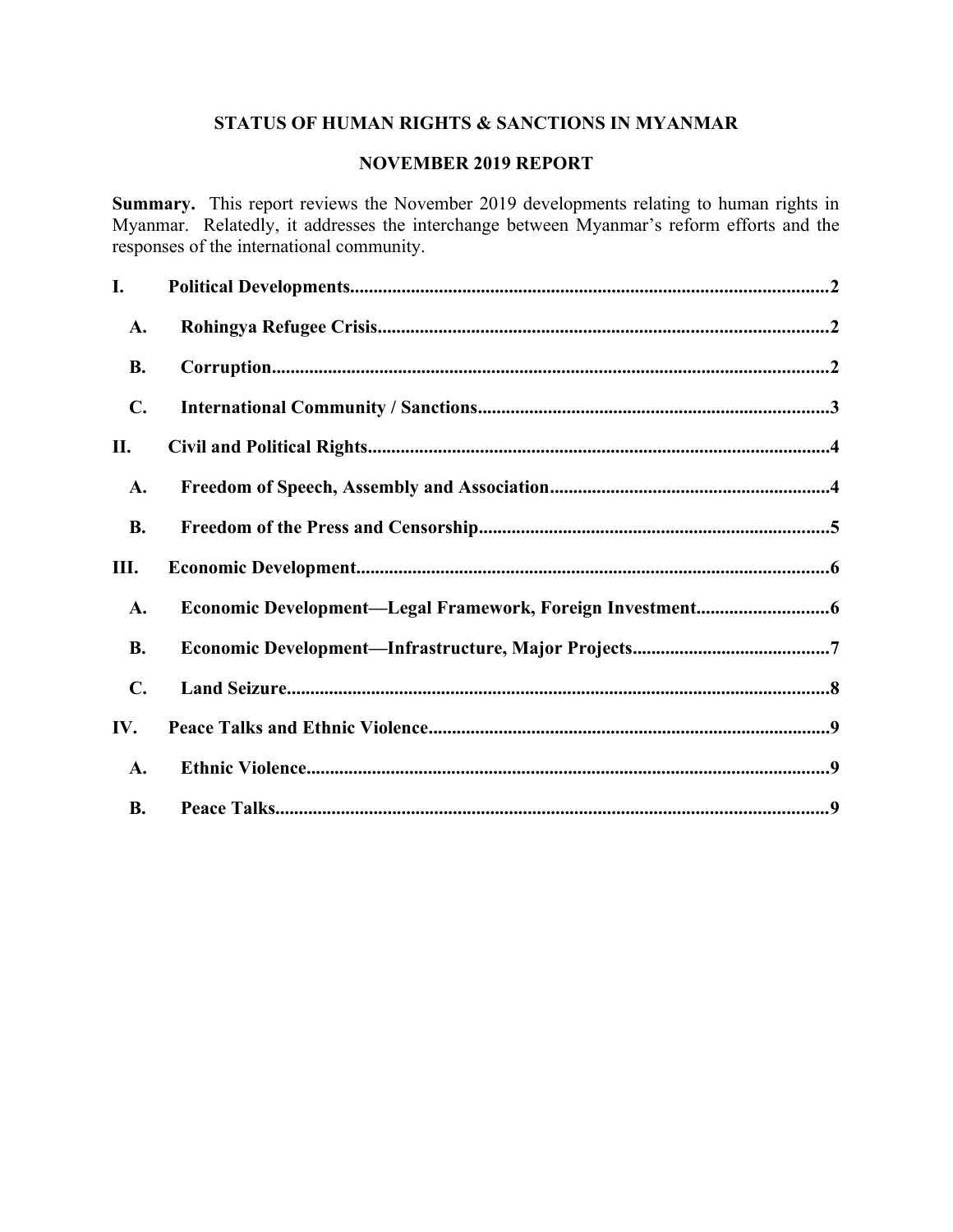#### **I. Political Developments**

#### <span id="page-1-2"></span><span id="page-1-0"></span>**A. Rohingya Refugee Crisis**

During November, the Bangladesh coast guard rescued 122 Rohingya refugees from the Bay of Bengal. Fishermen alerted the coast guard when the boat carrying refugees illegally fleeing to Malaysia started sinking due to a mechanical problem. The coast guard rescued 58 women, 47 men, and 17 children, bringing the number of Rohingya refugees that have been prevented from reaching Malaysia this year to over  $500<sup>1</sup>$ . The rescued refugees risked the dangerous journey to seek a better life than they had in the refugee camps along the Bangladesh border.<sup>2</sup> One boat passenger, Mohammed Ayas, said that he could not find employment in Bangladesh.<sup>3</sup> Poor quality of life in the Bangladesh refugee camps has led to many falling prey to human traffickers promising to bring refugees to Malaysia.<sup>4</sup> A coast guard lieutenant stated that the refugees will be sent back to the camps in Bangladesh.<sup>5</sup>

At the end of November, Bangladesh Army Chief General Aziz Ahmed reported that a plan to surround the Rohingya refugee camps in Cox's Bazar with barbed wire fences and guard towers was "in full swing."<sup>6</sup> This plan, in addition to an internet blackout in the refugee camps that has lasted for over 75 days, is part of a series of policies that is effectively separating more than 900,000 Rohingya refugees from the outside world.<sup>7</sup> These policies are the result of Bangladesh's struggle to handle the massive influx of refugees and to address the grievances from local communities surrounding the refugee camps.<sup>8</sup> Humanitarian aid workers have complained that the internet shutdown has seriously impacted their ability to provide assistance within the camps, in particular when it comes to responding to emergencies.<sup>9</sup> The fencing will lead to further risk should refugees need to urgently evacuate or obtain medical aid. In addition, refugees told Human Rights Watch that such fencing will hinder their ability to reach relatives spread throughout the camps, and that the fencing reminds them of the restrictions on movement and abuses from which they fled in Myanmar.<sup>10</sup>

### <span id="page-1-1"></span>**B. Corruption**

The Anti-Corruption Commission charged San Maung Oo with violating Article 45 of the Anti-Corruption Act, alleging that he accepted bribes totaling about 4.4 million Thai baht while serving as a labor attaché representing migrants in Thailand.<sup>11</sup> San Maung Oo is alleged to have accepted bribes from recruitment agencies in exchange for "approving labor demand letters and for sending workers to recruitment agencies."<sup>12</sup>

Newspaper *Frontier Myanmar* reported that six Department of Fisheries workers were fired in April for inciting protest after reporting "that team leaders were extorting illegal placement fees from newly recruited workers."<sup>13</sup> Yangon Region Chief Minister Phyo Min Thein told the workers that "it was not possible for [the workers] to have [their] original jobs" back.<sup>14</sup> The administrator who received the workers' corruption complaint has stated that the case is "solved" because the workers have been offered jobs at another work site.<sup>15</sup>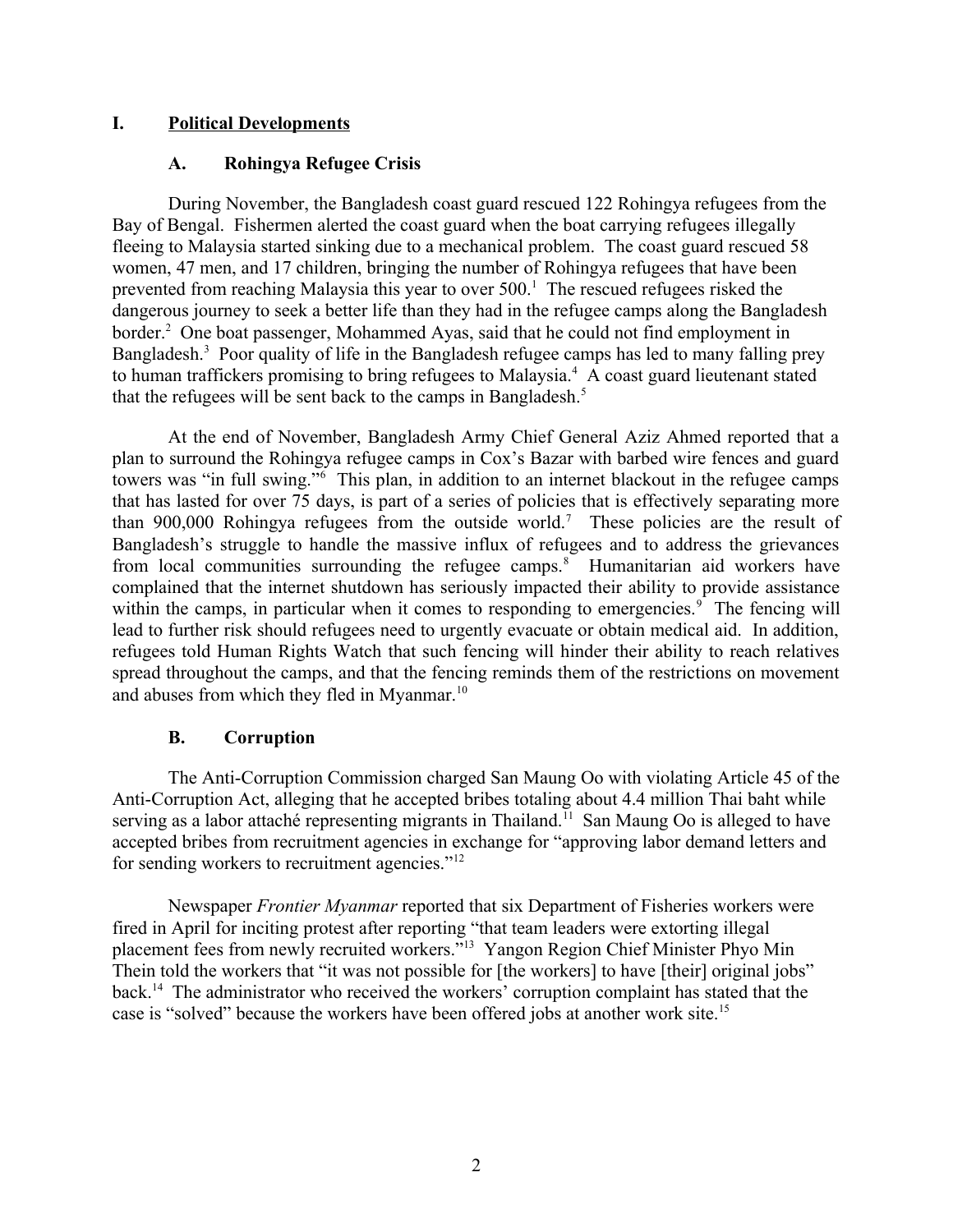#### <span id="page-2-0"></span>**C. International Community / Sanctions**

The International Criminal Court ("ICC") approved a full investigative probe into Myanmar's alleged crimes against the Rohingya on November 14, 2019.<sup>16</sup> The alleged crimes include "systemic acts of violence," deportations as a crime against humanity, and persecution on the grounds of ethnicity or religion against the Rohingya.<sup>17</sup> Although Myanmar has not accepted the jurisdiction of the ICC, the ICC ruled that it has jurisdiction over the alleged crimes because the Rohingya are refugees in Bangladesh, which has acknowledged the ICC's jurisdiction.<sup>18</sup> Myanmar, however, continues to reject the ICC's authority stating that the ICC investigation is "not in accordance with international law."<sup>19</sup>

Gambia filed a case accusing Myanmar of genocide in its campaign against Rakhine State's Muslim minority at the International Court of Justice ("ICJ") on November 11, 2019 on behalf of the Organisation of Islamic Cooperation.<sup>20</sup> Specifically, the case alleges that the campaign against Rohingya, which includes "killing, causing serious bodily and mental harm, inflicting conditions that are calculated to bring about physical destruction, imposing measures to prevent births, and forcible transfers, are genocidal in character because they are intended to destroy the Rohingya group in whole or in part."<sup>21</sup> The Myanmar government has stated that it will respond to all accusations contained within the ICJ lawsuit.<sup>22</sup> State Counsellor Aung San Suu Kyi will personally head up a delegation to defend the ICJ case; Myanmar has also retained "prominent international lawyers."<sup>23</sup> The military and civilian governments of Myanmar support Aung San Suu Kyi's decision to personally head the defense.<sup>24</sup> Various reports claim that various ethnic armed groups, including the United Wa State Army and National Democratic Alliance Army, support Aung San Suu Kyi at the ICJ,<sup>25</sup> however a senior Karen National Union official has rejected these reports.<sup>26</sup> The ICJ will hold public hearings in the case from December 10 to December 12, 2019.<sup>27</sup>

Various human rights groups filed a criminal lawsuit in Argentinian courts for crimes committed against the Rohingya.<sup>28</sup> The lawsuit names several top civil and military Myanmar officials, including State Counselor Aung San Suu Kyi and Commander-in-chief Senior General Min Aung Hlaing.<sup>29</sup> Civil rights groups in Argentina are demanding that civilian leadership also be investigated for complicity in the crimes against the Rohingya; they accuse the government of a failure to condemn operations, assistance in the cover-up and a role in confining Rohingya communities to ghettos.<sup>30</sup> This marks the first time Aung San Suu Kyi has been legally implicated over the Rohingya crisis.<sup>31</sup> The Myanmar government has stated that it will not respond to the Argentinian lawsuit.<sup>32</sup>

Myanmar government spokesman Zaw Htay has acknowledged that Myanmar's image has been "severely damaged internationally" by the various lawsuits and investigations relating to the treatment of the Rohingya.<sup>33</sup> He reiterated that Myanmar is investigating the allegations and stated that the investigations and lawsuits "have disturbed Myanmar's own efforts on the investigation."<sup>34</sup>

The Office of the State Counselor formed a Special Unit on International Criminal Justice in response to the various lawsuits brought against Myanmar.<sup>35</sup> The unit is designed to strengthen legal expertise and provide an opinion to government ministries in relation to international criminal law.<sup>36</sup> The unit will be led by the Attorney General's Office with support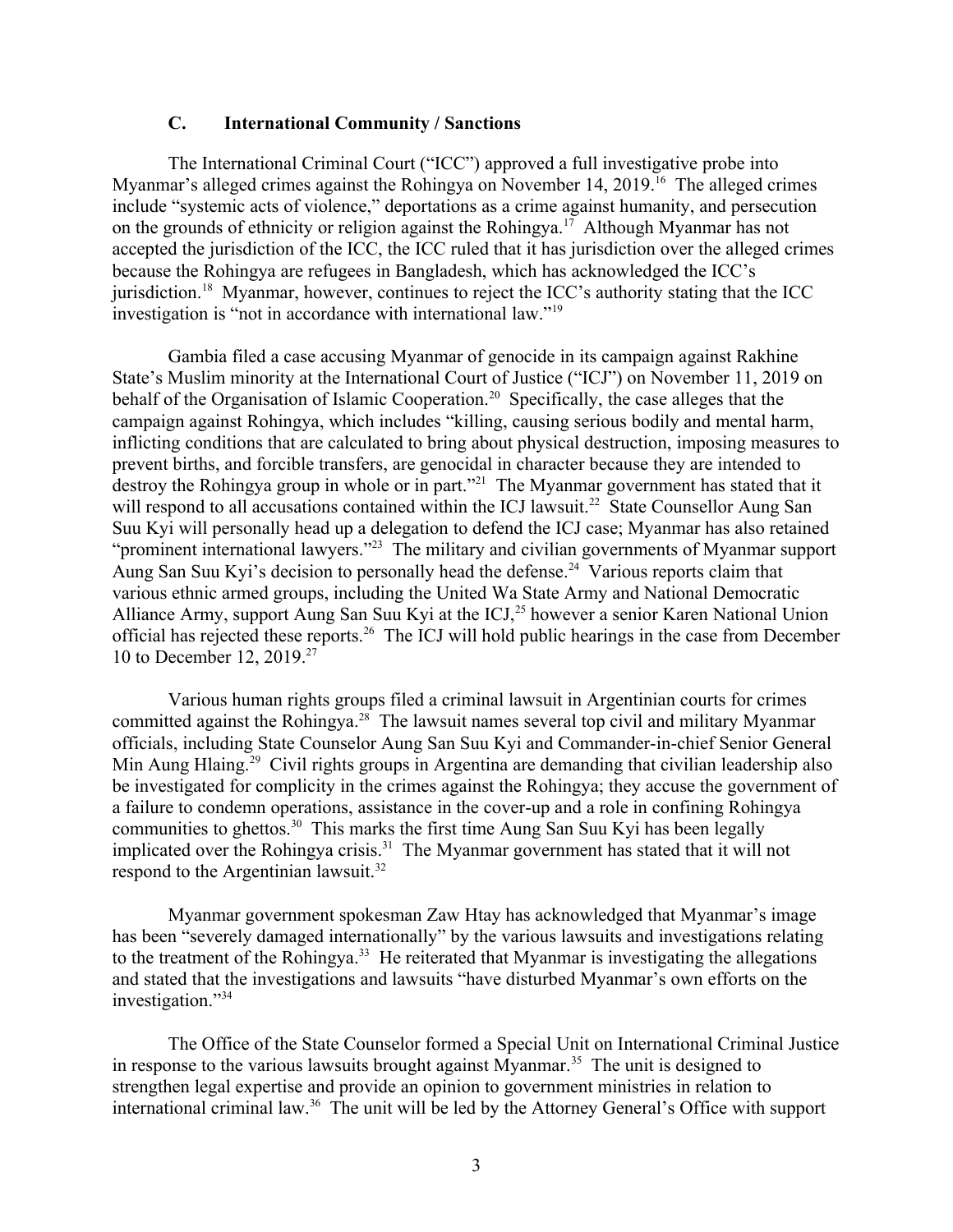from legal experts from the Ministry of Foreign Affairs and the Office of the Judge Advocate General.<sup>37</sup>

Myanmar applied for Indian Ocean Rim Association ("IORA") membership again this year, but Bangladesh opposed its membership application.<sup>38</sup> Myanmar was ultimately denied IORA membership as a result of its non-fulfillment of commitment over the Rohingya repatriation.<sup>39</sup> Discussing repatriation, a Myanmar government spokesperson, Zaw Htay, blamed the Bangladeshi government for the stalled repatriation process of Muslim refugees, stating that "[a]s long as Bangladesh doesn't cooperate, this problem will continue to exist."<sup>40</sup>

U.S. Assistant Secretary of State for East Asian and Pacific Affairs David Stilwell visited Myanmar at the end of October.<sup>41</sup> The Assistant Secretary pledged continued cooperation from the U.S. during his visit.<sup>42</sup> During his visit to Rakhine State, the Assistant Secretary "offered U.S. support to address the root causes of conflict, insecurity and discrimination," reiterating that "U.S. assistance reaches all communities, in all parts of Rakhine State, to promote peace and improve lives."<sup>43</sup> The U.S. Ambassador to Myanmar continues to express concern over the Rakhine crisis and other conflicts in Myanmar, stating that "there has not been accountability and justice [in Myanmar] for those human rights abuses [against the Rohingya]."<sup>44</sup>

### **II. Civil and Political Rights**

#### <span id="page-3-1"></span><span id="page-3-0"></span>**A. Freedom of Speech, Assembly and Association**

Six Karenni youths were sentenced to six months imprisonment with hard labor by a court in Kayah State for calling the state's chief minister a traitor and political criminal.<sup>45</sup> The youths' statements were made in response to the erection in the state capital of a statue of General Aung San, a controversial Myanmar independence leader. The statue was secretly raised overnight in the face of vehement opposition from the Karenni youths and other ethnic activists, who believe the statue reinforces the majority ethnic Bamar cultural and political domination at the expense of minority representation.<sup>46</sup> The activists' lawyer argues that Article 354(a) of the Kayah State Constitution protects the right to criticize state officials in a peaceful manner.<sup>47</sup> However, the verdict emphasized that while every person has the right to speak freely, the activists hurt the dignity of the state officials and the institutions they represent.<sup>48</sup> Because the activists were denied bail and therefore have already spent five months in prison, they will be released in approximately four weeks.

Sayadaw Arriyawuntha—a Buddhist monk living in Mandalay—has been sued under Article 500 of the penal code for criticizing the military in an interview with Yangon's Khit Thit website.<sup>49</sup> The monk's comments were directed toward a 30-million kyat (nearly USD \$20,000) donation by a military commander to the Buddha-Dhamma Parahita Foundation, an ultranationalist religious group. The monk claimed that the group had violated religious rules by receiving financial support from the military, which has been allegedly attempting to block democratic reforms.<sup>50</sup> Sayadaw Arriyawuntha has been released on bail.

A court in Naypyidaw fined five comedians each 100,000 kyat for a performance that portrayed a Tatmadaw soldier abusing a civilian.<sup>51</sup> The performance—in which a soldier put his foot on a woman's shoulder—was meant to depict the love between the soldier and the civilian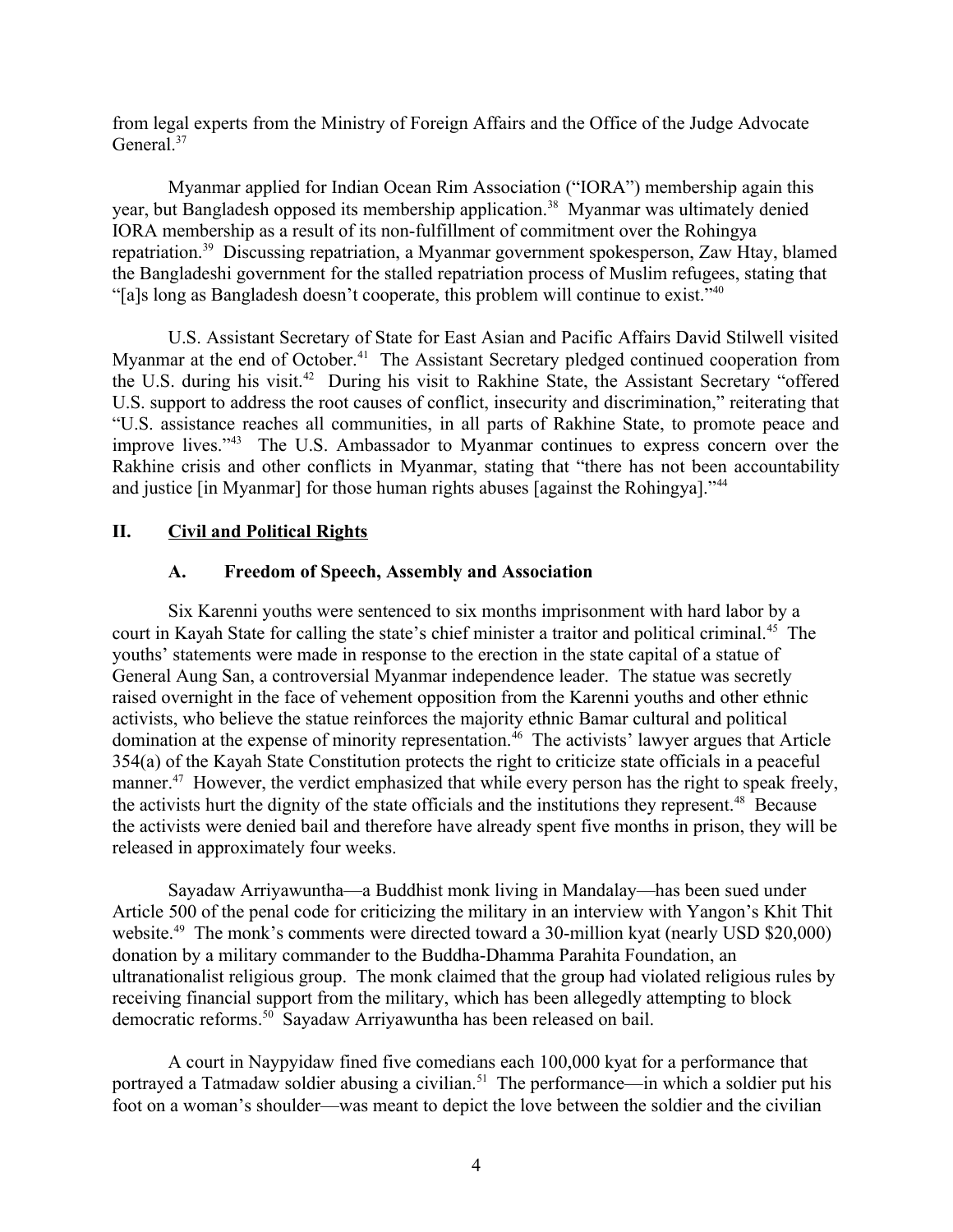and not intended as a criticism, according to the group. Lieutenant Colonel Myint Oo charged the group with defamation under Section 500 of the penal code. If found guilty, the performers could face up to two years in prison.<sup>52</sup> These charges come after a different performance group was imprisoned for a satirical performance that allegedly aimed to cause officers "to mutiny or otherwise disregard or fail in their duties."<sup>53</sup> Rights groups report that in the first six months of 2019, more than 250 people have been criminally charged under laws restricting freedom of expression.<sup>54</sup>

Plaintiffs have increasingly turned to a new privacy law for harsher sentencing in defamation cases, according to reports. While Article 500 of the penal code carries a maximum two-year sentence for defamation, Article 8(f) of the Privacy Law allows for three year sentences without bail.<sup>55</sup> Although only eight lawsuits were filed under the Privacy Law in its first year of its existence, 36 such lawsuits—with charges against 132 people—have been brought in the past year.<sup>56</sup> Lower house bill committee secretary Kyaw Soe Lin has acknowledged the law's potential misuse, and the bill committee announced a plan to amend the Privacy Law in February to remove Article 8(f), which criminalizes defamation.<sup>57</sup>

New curfews in southern Chin State's Paletwa Township have forced various churches to hold community meetings in the morning rather than the evening.<sup>58</sup> The curfew prevents residents of Paletwa from being outside between 6:00 p.m. and 6:00 a.m. and outlaws gatherings of five people or more.<sup>59</sup> Southern Chin State is currently considered a war zone; the curfew was enacted pursuant to security concerns after the Arakan Army took parliamentarian Huay Ting into custody.<sup>60</sup> There is concern among locals that the curfew will make it difficult for them to observe and celebrate upcoming Christian holidays, including Christmas.

#### <span id="page-4-0"></span>**B. Freedom of the Press and Censorship**

According to Freedom House, a U.S.-based non-governmental organization that has monitored the global internet since 2009, internet freedom in Myanmar is shackled by restrictive laws. Freedom House has given Myanmar a ranking of 36 points out of 100 in its internet freedom category.<sup>61</sup> Based on an evaluation from June 2018 to May 2019, Freedom House said that Myanmar's "military and ruling party continued manipulating online content," and repressive laws like the Telecommunications Law deter criticism of the government.<sup>62</sup> According to the evaluation report, nearly 700 military officials used a systemic campaign of misinformation and the National League for Democracy ("NLD") has failed to deliver media freedom since it took power in 2016. $\frac{63}{10}$  The report also noted the internet was shutdown in eight townships by the Myanmar government citing Section 77 of the Telecommunications Law.<sup>64</sup>

Bago Region Chief Minister Win Thein met local residents at a monastery in Zigon Township in western Bago on November 22. Journalists from private media were barred from the meeting and only staff from state-owned media were allowed to cover the event.<sup>65</sup> Reporter Wai Zin Kyi of Mandalay-based VOM News Agency told the Irrawaddy "we complained to Bago Region NLD Chairman Thein Dan by phone. He said he can't take action if we file a complaint over the phone and asked me to file the complaint by letter. So, we will file a complaint by letter about discrimination between state-owned media and private media."<sup>66</sup> According to a reporter from the Bago Weekly News Journal, NLD spokesperson Dr. Myo Nyunt said that the Bago Region Chief Minister did not give the order to ban the reporters and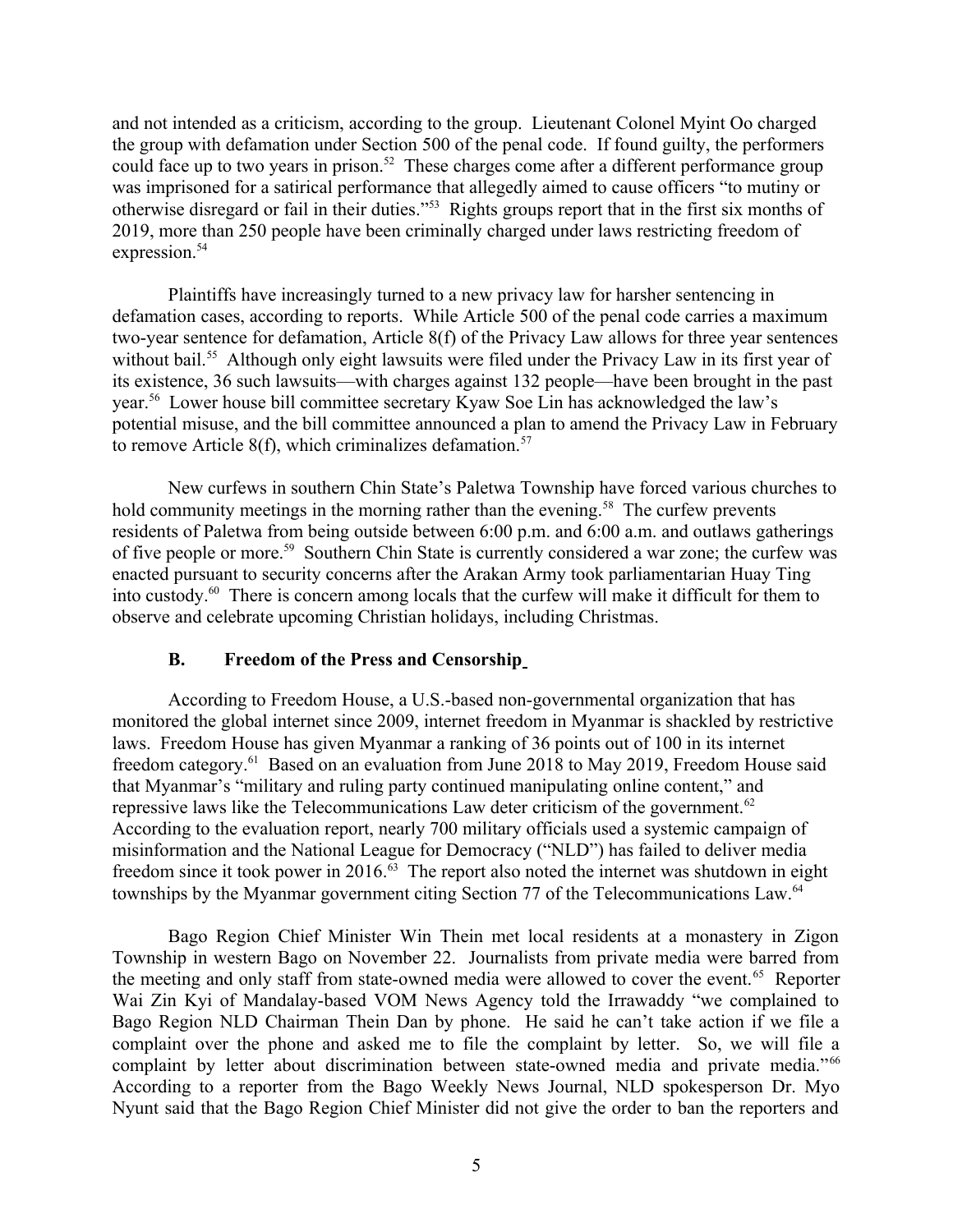that another official barred the reporters of his own volition. According to Thein Dan, party information officers at regional and state levels should ensure public access to accurate information. "In case of a complaint, the regional disciplinary committee has to conduct an investigation and report the findings to us. We can issue warnings to violators [of party rules and regulations] and the central level [NLD] handles suspension and dismissal [for serious violations]," Thein Dan told the Irrawaddy.<sup>67</sup>

#### **III. Economic Development**

#### <span id="page-5-1"></span><span id="page-5-0"></span>**A. Economic Development—Legal Framework, Foreign Investment**

The Pun corporate empire secured the support of Ayala Corp, signaling their confidence in the future of Myanmar despite ineffectual economic reforms and uncertain fallout from the Rohingya crisis. <sup>68</sup> Ayala Corp, a Philippine conglomerate active in real estate, telecommunications, energy and infrastructure, will take a 20% stake in each of Singapore-listed Yoma Strategic Holdings and Yangon-listed First Myanmar Investment, valued at a combined USD \$238 million. This marks the first major foreign investment in a company listed on the Yangon Stock Exchange, which is set to open the door to non-Myanmar buyers. Serge Pun noted that this "vote of confidence" was unrelated to polls or "which government we are supporting" when asked if the investment also indicates support for Aung San Suu Kyi and her government's economic policies ahead of the 2020 elections. He said, instead, that "it's about what we want to do for Myanmar and the Myanmar people," further commenting that the partnership "signifies our ASEAN investors are a lot smarter than Western investors," when asked if the deal simply reflects the fact that it is harder to attract investments from Western countries. The new capital raised from this partnership is important for Yoma Strategic's real estate portfolio, especially its mobile money operator, Wave Money, which has the opportunity to be the mobile wallet of choice in Myanmar. Wave Money is one of Myanmar's fastestgrowing mobile money operators.

Myanmar held an investment forum attended by 96 foreigners in Taunggyi in northern Shan State on November 26 to promote investment in tourism and agriculture, according to the Ministry of Investment and Foreign Economic Relations.<sup>69</sup> Myanmar Minister of Investment and Foreign Economic Relations and Chairman of the Myanmar Investment Commission ("MIC") considers agriculture to be important to achieve sustainable development, also noting that agricultural growth is critical for inclusive development and food security. Myanmar also plans to hold a similar event in the southern Tanintharyi region in early December in order to explore investment opportunities in tourism and fishery. According to the MIC, during the month and a half of the fiscal year ending 2019-20 which started in October, foreign direct investment of USD \$529.18 million has flowed into the country. The MIC has set a target of USD \$5.8 billion in foreign investment during the current fiscal year.

Foreign investment in Myanmar from the fiscal year ended 1988-89 through 2018-19 totaled over USD \$81 billion from fifty different countries, according to the MIC. Most of these investments flowed into the oil and natural gas sector as well as the electricity sector.<sup>70</sup> Myanmar has also approved eight additional investment projects in five different sectors, according to the MIC.<sup>71</sup> The investment projects are worth a total of USD \$232.21 million, will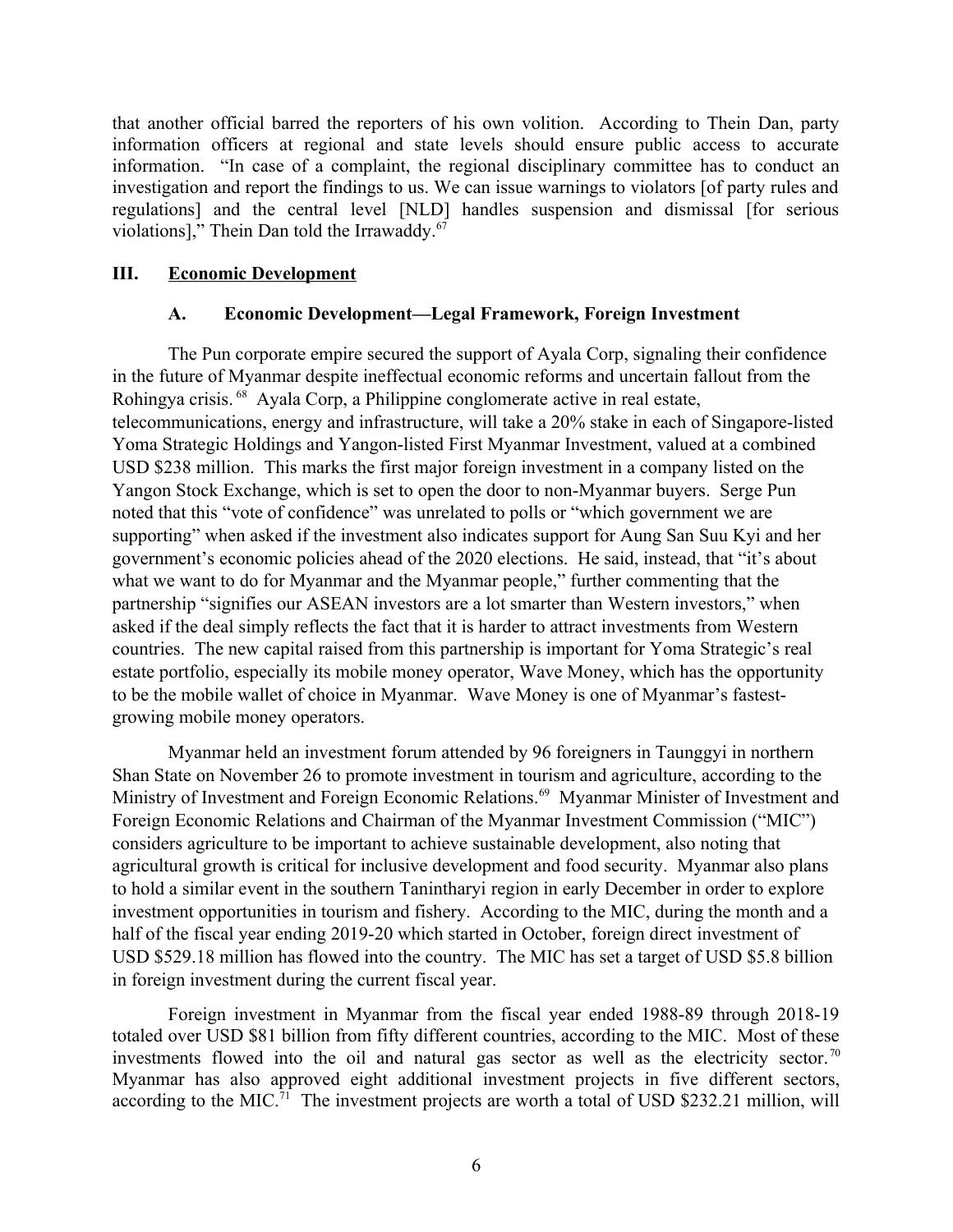create over 1,700 job opportunities and are in the sectors of manufacturing, real estate, service, livestock and fishing. In Myanmar's mining sector, the country has allowed full foreign investment in large-scale mineral extraction, while small- and middle-scale extraction will be allowed only for Myanmar citizens, according to the MIC.<sup>72</sup>

The Central Bank of Myanmar will start issuing the third round of foreign bank licenses from 2020 to allow overseas lenders to open subsidiaries in the Myanmar market, in an attempt to further liberalize the financial services sector.<sup>73</sup> Foreign banks will be allowed to apply for a license to set up either a branch or a subsidiary. To secure a subsidiary license, foreign lenders will be required to maintain a minimum paid-up capital of USD \$100 million. Banks will be allowed to operate both onshore wholesale and retail banking, with retail banking scheduled to start from January 2021. Subsidiaries will be able to set up ten entities, including branches or off-site ATMs. License requirements remain unchanged, however, with overseas banks required to maintain a minimum paid-up capital of USD \$75 million, with USD \$40 million locked up for two years with the Central Bank of Myanmar.

#### <span id="page-6-0"></span>**B. Economic Development—Infrastructure, Major Projects**

On November 5, a Myanmar state-owned enterprise inked a power purchase agreement with a Myanmar-China joint venture company that is developing a 135-megawatt power plant project in Kyaukphyu, in western Myanmar's Rakhine State.<sup>74</sup> This power plant is one of the strategic projects that make up the Myanmar section of Beijing's grand infrastructure plan, the Belt and Road Initiative ("BRI"). However, as it is funded by private investment, it is not listed in the government-to-government Myanmar-China Economic Corridor projects list.

According to an analysis by the Irrawaddy, many key government officials are of the view that China's grand infrastructure projects will bring economic development to Myanmar and economic benefits to local people, while boosting the country's strategic importance in the region. However, the officials failed to mention possible environmental and social impacts of the projects on host communities.<sup>75</sup> Win Myo Thu, the chairperson of the Green Motherland Development Association, argues that large infrastructure projects like the BRI often have an irreversible environmental impact and create unwanted social impacts.

According to government spokesman Zaw Htay, the government plans to file lawsuits against 138 mining companies, which allegedly failed to deliver gold to the Ministry of Natural Resources and Environmental Conservation in accordance with their contracts with the government.<sup>76</sup> The government has already filed lawsuits against some other mining companies who owe tax payments, and rulings from the courts have already been issued in some cases.

During State Counselor Aung San Suu Kyi's trip to Busan in the week of November 28, Myanmar signed four Memorandums of Understanding ("MOUs") with South Korea on various infrastructure construction projects.<sup>77</sup> Aung San Suu Kyi held a bilateral meeting with South Korean President Moon Jae-in during the ASEAN-ROK Commemorative Summit on November 26, and three MOUs were signed after the meeting between the two countries— "Cooperation in Fisheries", "Cooperation in the Field of Technical and Vocational Education and Training" and "Comprehensive Environmental Cooperation." Thereafter another MOU on development cooperation was signed between South Korea, Myanmar and four other ASEAN countries to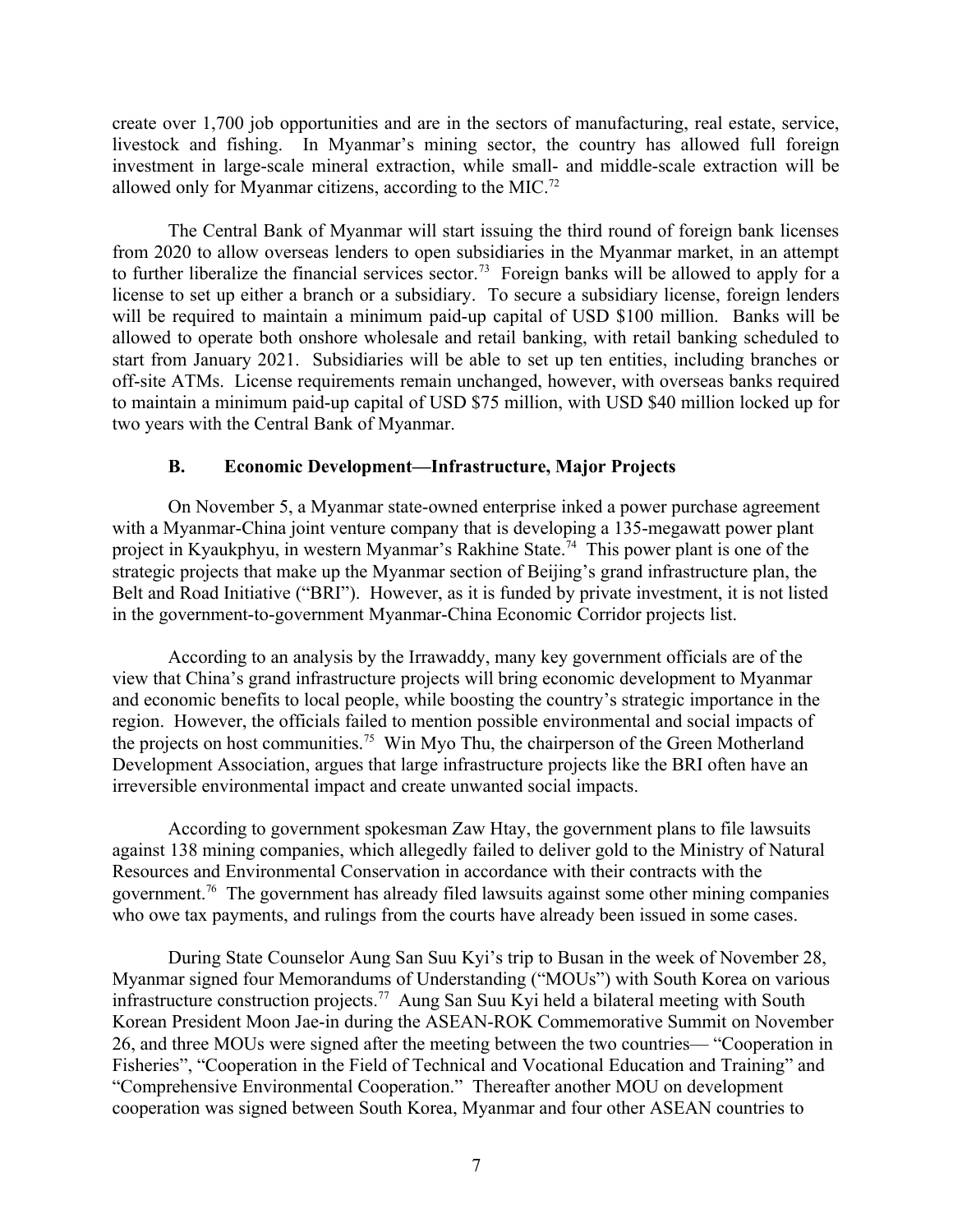strengthen cooperation in the areas of digital economy, higher education, eliminating explosive remnants of war, smart cities and connectivity.

### <span id="page-7-2"></span>**C. Land Seizure**

In Kachin State, Chinese-backed banana plantations have led to disputes over land.<sup>78</sup> Disputes have arisen as farmers in the area typically have no formal registration showing their land ownership.<sup>79</sup> To date, the land disputes have been addressed "at the community level without using the courts."<sup>80</sup> The Chinese companies have indicated that they expect to use the land for seven years and then will leave the soil to recover, although it is unclear if the land will ever be returned to the original farmers.<sup>81</sup> Lawyers have argued that a system which measures the quality of the soil before and after the land lease to the Chinese tenants is necessary to "help protect the land from degradation."<sup>82</sup>

A committee will be set up in Kachin State to assist with resolving land issues in the area.<sup>83</sup> The goal is to "amend, rewrite and repeal laws related to land in Parliament" and to "work to resolve current disputes concerning land ownership and hold exchanges with civil society on land issues."<sup>84</sup> Kachin State reportedly has the second most land conflicts of any state, largely due to the lack of local farmers' knowledge about the registration process for land, language barriers and the risk that land will be illegally taken by Chinese agribusiness.<sup>85</sup>

The Anti-Corruption Commission of Myanmar filed a suit this month against an agriculture and land management official for allegedly soliciting bribes.<sup>86</sup> The official allegedly required 14 farmers to pay a bribe to apply to regain possession of farmland that was taken and subsequently abandoned by the Myanmar military.<sup>87</sup>

In Sagaing Region, after 23 years of fighting, a court ruling was issued that returns only a fraction of land seized by the military from farmers in Kyunhla township, and the rest will remain collective forest land.<sup>88</sup> A member of parliament for the township has "vowed to continue seeking compensation for farmers who lost their land," given that many of them have received only substitute plots not suitable for farming.<sup>89</sup>

## **IV. Peace Talks and Ethnic Violence**

### <span id="page-7-1"></span><span id="page-7-0"></span>**A. Ethnic Violence**

Three northern Shan State village chairmen were shot dead on November 3 in a restaurant in the town of Kyaukme by two unknown gunmen.<sup>90</sup> A source told the Irrawaddy that the three victims planned to ask for help from Shan community leaders in the town to prevent the Shan State Army - South ("SSA-S") from seizing recruits.<sup>91</sup> They reportedly came to the restaurant to meet community leaders.<sup>92</sup> The source said that the SSA-S recruited 35 villagers in October in Mong Tin but released 32 of them after a request from Myanmar's military and the SSA-S allegedly blamed the village authorities for the military request.<sup>93</sup> According to a state parliamentarian for Kyaukme Township, it is difficult to identify the killers but they probably came from armed groups as civilians do not have guns.<sup>94</sup> Armed groups in Kyaukme Township include the Tatmadaw, the Ta'ang National Liberation Army ("TNLA"), SSA-S and the Shan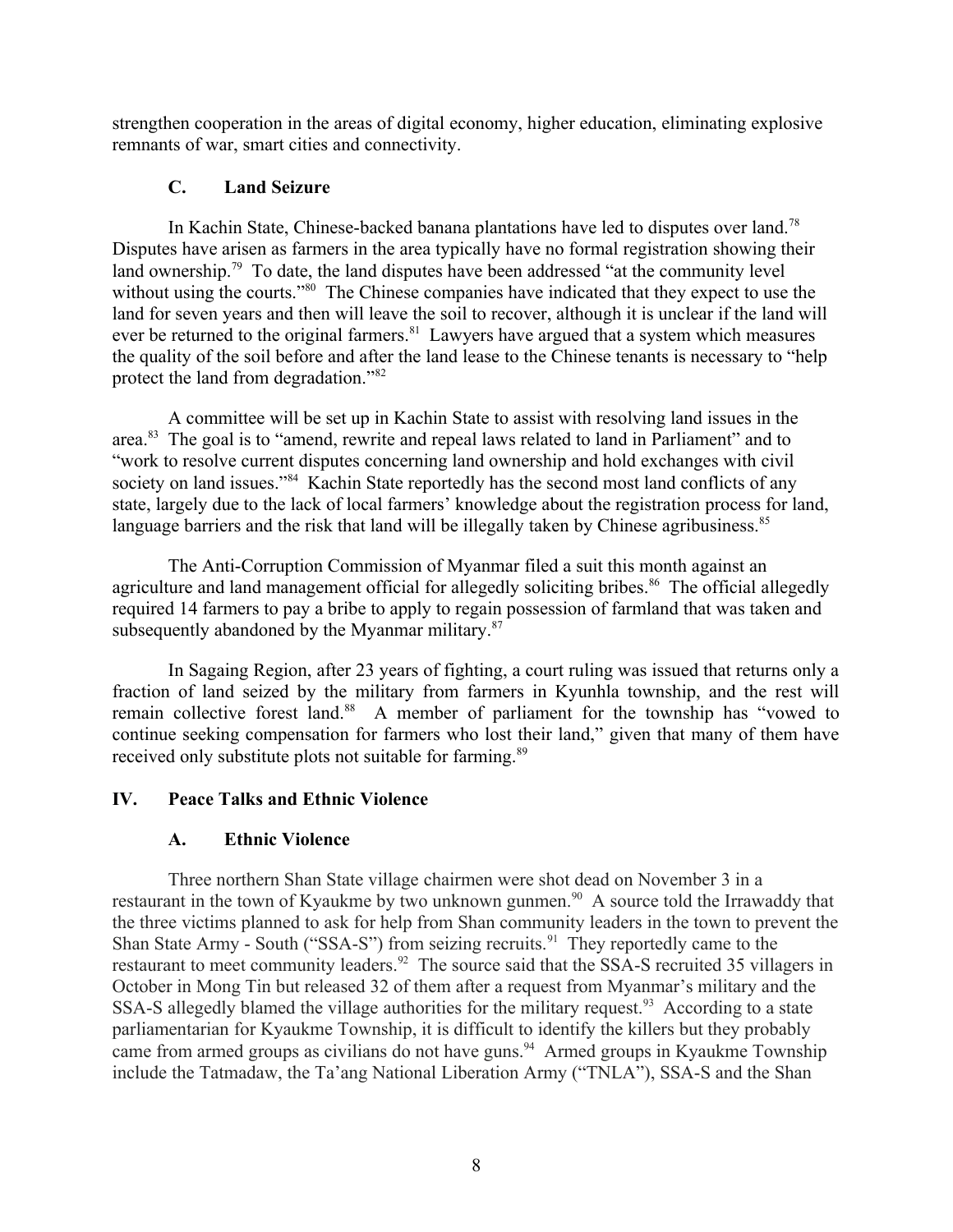State Army - North.<sup>95</sup> Fighting often breaks out between the Tatmadaw and the TNLA in the area and there is also fighting between the TNLA and SSA-S.<sup>96</sup>

Fighting broke out in northern Shan State between the TNLA and the Tatmadaw on November 13 along the highway in Kutkai, stopping traffic for most of the day.<sup>97</sup> Fighting erupted in at least three places in the townships of Kutkai and Kyaukme, according to the TNLA.<sup>98</sup> According to local sources, TNLA troops withdrew from Kutkai Town after clashes in the morning.<sup>99</sup> A Kutkai resident said the Tatmadaw has significantly tightened security in the town and that 70 students have been evacuated from the town because their school was damaged in the fighting.<sup>100</sup> According to the TNLA, members of the armed group took positions on the highway and then fought against the Tatmadaw inside Kutkai Town because the Tatmadaw initiated attacks against the TNLA's military bases in the jungle.<sup>101</sup>

According to the Tatmadaw, a woman was injured and houses were damaged when the TNLA launched an attack on Lashio in northern Shan State in mid-November.<sup>102</sup> The group reportedly fired six artillery shells from a mountain some 1,500 meters west of Lashio, while four of them exploded but two did not.<sup>103</sup> Two of the shells that exploded fell to the west of the Tatmadaw battalion in the area, said a military spokesperson.<sup>104</sup>

#### <span id="page-8-0"></span>**B. Peace Talks**

The Myanmar government and Northern Alliance, which includes the Arakan Army, Kachin Independence Army, Myanmar National Democratic Alliance Army and Ta'ang National Liberation Army, once again postponed planned peace talks.<sup>105</sup> No members of the Northern Alliance have signed the Nationwide Ceasefire Agreement ("NCA"). The two groups last met in September and were supposed to continue discussions in October.<sup>106</sup> They are divided over issues including whether talks should take place locally or in China.<sup>107</sup>

Ethnic armed organizations that have signed the NCA met with the Myanmar government between November 19 and 22.<sup>108</sup> The parties hope to resume peace talks via the Joint Ceasefire Implementation Committee Meeting, though no date has been set.<sup>109</sup>

The Chinese government gave USD \$1 million in support of peace talks, USD \$400,000 to the National Reconciliation and Peace Centre ("NRPC") and USD \$300,000 each to the Peace Commission and Joint Ceasefire Monitoring Committee ("JMC"), which monitors the NCA.<sup>110</sup> The Chinese government has pledged to give USD \$3 million by 2020 in further aid to the peace  $talks.<sup>111</sup>$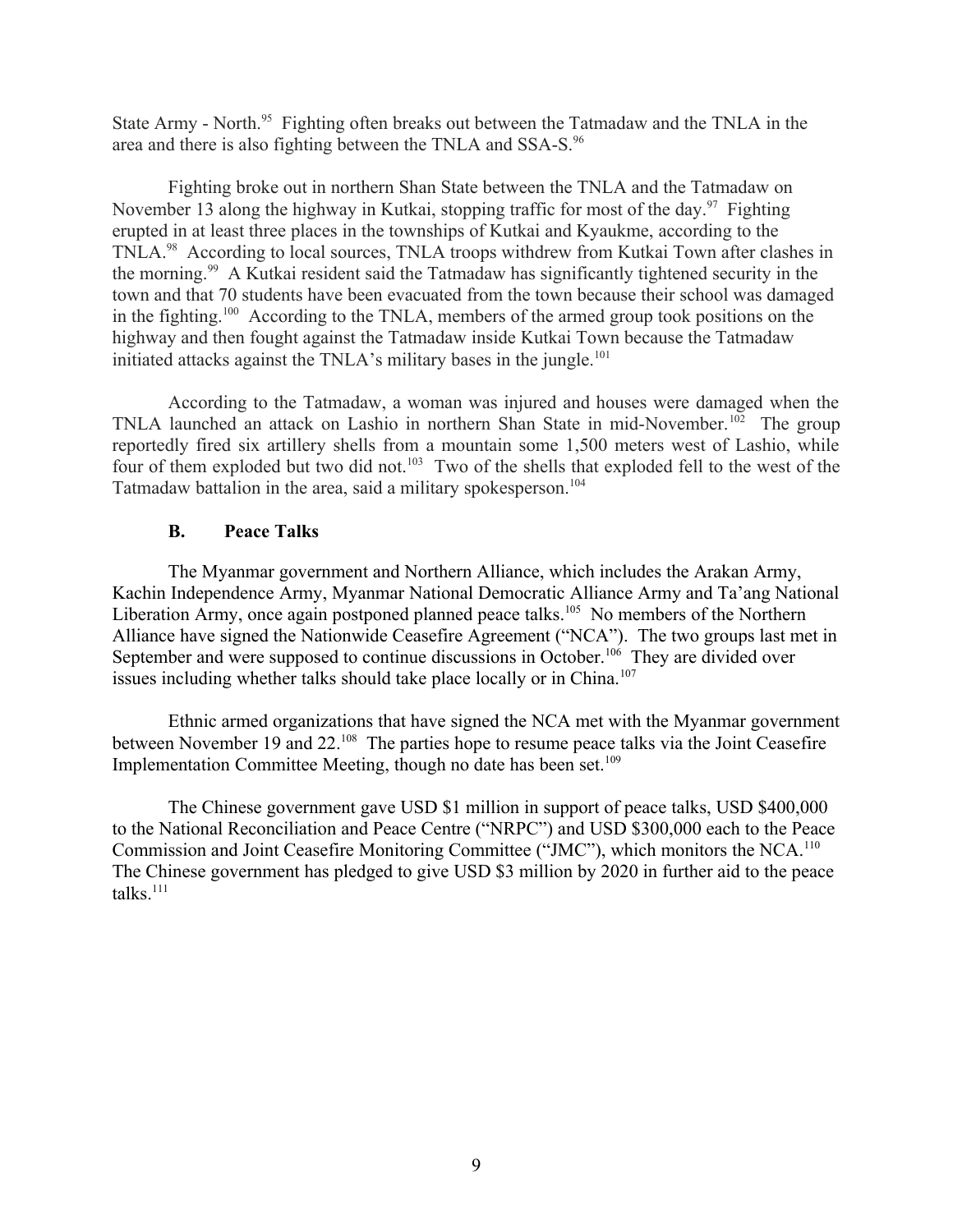<sup>1</sup> Reuters, November 15, 2019: [https://www.reuters.com/article/us-myanmar-rohingya-bangladesh/bangladesh-coast](https://www.reuters.com/article/us-myanmar-rohingya-bangladesh/bangladesh-coast-guard-rescues-122-rohingya-from-sinking-boat-idUSKBN1XP11V)[guard-rescues-122-rohingya-from-sinking-boat-idUSKBN1XP11V.](https://www.reuters.com/article/us-myanmar-rohingya-bangladesh/bangladesh-coast-guard-rescues-122-rohingya-from-sinking-boat-idUSKBN1XP11V) 2 *Id.* <sup>3</sup> Radio Free Asia, November 15, 2019: [https://www.rfa.org/english/news/myanmar/bangladesh-rohingya-](https://www.rfa.org/english/news/myanmar/bangladesh-rohingya-11152019093433.html)[11152019093433.html.](https://www.rfa.org/english/news/myanmar/bangladesh-rohingya-11152019093433.html) 4 *Id.* 5 *Id.* <sup>6</sup> Human Rights Watch, November 26, 2019: [https://www.hrw.org/news/2019/11/26/bangladesh-turning-refugee](https://www.hrw.org/news/2019/11/26/bangladesh-turning-refugee-camps-open-air-prisons)[camps-open-air-prisons](https://www.hrw.org/news/2019/11/26/bangladesh-turning-refugee-camps-open-air-prisons). 7 *Id.* 8 *Id.* 9 *Id*. <sup>10</sup> *Id.* <sup>11</sup> The Irrawaddy, November 7, 2019: [https://www.irrawaddy.com/news/burma/myanmar-labor-attache-thailand](https://www.irrawaddy.com/news/burma/myanmar-labor-attache-thailand-charged-corruption.html)[charged-corruption.html](https://www.irrawaddy.com/news/burma/myanmar-labor-attache-thailand-charged-corruption.html). <sup>12</sup> *Id.* <sup>13</sup> Frontier Myanmar, November 22, 2019: [https://frontiermyanmar.net/en/fishery-workers-hung-out-to-dry-after](https://frontiermyanmar.net/en/fishery-workers-hung-out-to-dry-after-reporting-alleged-corruption)[reporting-alleged-corruption.](https://frontiermyanmar.net/en/fishery-workers-hung-out-to-dry-after-reporting-alleged-corruption)  $^{14}$  *Id*. <sup>15</sup> *Id.* <sup>16</sup> Frontier Myanmar, November 15, 2019: [https://frontiermyanmar.net/en/icc-approves-probe-into-alleged-myanmar](https://frontiermyanmar.net/en/icc-approves-probe-into-alleged-myanmar-rohingya-abuse)[rohingya-abuse](https://frontiermyanmar.net/en/icc-approves-probe-into-alleged-myanmar-rohingya-abuse). <sup>17</sup> *Id.* <sup>18</sup> *Id.* 19 Frontier Myanmar, November 16, 2019: [https://frontiermyanmar.net/en/myanmar-rejects-icc-probe-over-rohingya-as](https://frontiermyanmar.net/en/myanmar-rejects-icc-probe-over-rohingya-as-legal-pressure-mounts)[legal-pressure-mounts.](https://frontiermyanmar.net/en/myanmar-rejects-icc-probe-over-rohingya-as-legal-pressure-mounts) <sup>20</sup> Myanmar Times, November 12, 2019: [https://www.mmtimes.com/news/gambia-takes-myanmar-highest-un-court](https://www.mmtimes.com/news/gambia-takes-myanmar-highest-un-court-over-actions-rakhine.html)[over-actions-rakhine.html](https://www.mmtimes.com/news/gambia-takes-myanmar-highest-un-court-over-actions-rakhine.html). <sup>21</sup> *Id.* <sup>22</sup> Myanmar Times, November 18, 2019: [https://www.mmtimes.com/news/myanmar-respond-case-filed-un-court.html.](https://www.mmtimes.com/news/myanmar-respond-case-filed-un-court.html) <sup>23</sup> Frontier Myanmar, November 21, 2019: [https://www.frontiermyanmar.net/en/aung-san-suu-kyi-to-lead-myanmar](https://www.frontiermyanmar.net/en/aung-san-suu-kyi-to-lead-myanmar-defence-against-icj-case)[defence-against-icj-case](https://www.frontiermyanmar.net/en/aung-san-suu-kyi-to-lead-myanmar-defence-against-icj-case). <sup>24</sup> Mizzima, November 22, 2019: [http://www.mizzima.com/article/military-government-cooperating-over-suu-kyi](http://www.mizzima.com/article/military-government-cooperating-over-suu-kyi-going-icj)[going-icj.](http://www.mizzima.com/article/military-government-cooperating-over-suu-kyi-going-icj) <sup>25</sup> Myanmar Times, December 2, 2019: [https://www.mmtimes.com/news/wa-back-state-counsellors-plan-confront-icj](https://www.mmtimes.com/news/wa-back-state-counsellors-plan-confront-icj-lawsuit.html)[lawsuit.html](https://www.mmtimes.com/news/wa-back-state-counsellors-plan-confront-icj-lawsuit.html). <sup>26</sup> Frontier Myanmar, November 26, 2019: [https://www.frontiermyanmar.net/en/knu-rejects-reports-armed-groups-will](https://www.frontiermyanmar.net/en/knu-rejects-reports-armed-groups-will-support-govt-over-icj-case)[support-govt-over-icj-case.](https://www.frontiermyanmar.net/en/knu-rejects-reports-armed-groups-will-support-govt-over-icj-case) <sup>27</sup> Mizzima, November 19, 2019:<http://www.mizzima.com/article/un-court-hear-myanmar-case-next-month>. 28 Frontier Myanmar, November 14, 2019: [https://frontiermyanmar.net/en/aung-san-suu-kyi-named-in-argentine](https://frontiermyanmar.net/en/aung-san-suu-kyi-named-in-argentine-lawsuit-over-crimes-against-rohingya)[lawsuit-over-crimes-against-rohingya](https://frontiermyanmar.net/en/aung-san-suu-kyi-named-in-argentine-lawsuit-over-crimes-against-rohingya). <sup>29</sup> *Id.* <sup>30</sup> *Id.* <sup>31</sup> *Id.* <sup>32</sup> The Irrawaddy, November 15, 2019: [https://www.irrawaddy.com/news/burma/myanmars-image-severely-damaged](https://www.irrawaddy.com/news/burma/myanmars-image-severely-damaged-intl-legal-cases-rohingya-govt.html)[intl-legal-cases-rohingya-govt.html](https://www.irrawaddy.com/news/burma/myanmars-image-severely-damaged-intl-legal-cases-rohingya-govt.html). <sup>33</sup> *Id.* <sup>34</sup> *Id.* <sup>35</sup> Al Jazeera, November 27, 2019: [https://www.aljazeera.com/news/2019/11/myanmar-sets-special-legal-unit-rohingya](https://www.aljazeera.com/news/2019/11/myanmar-sets-special-legal-unit-rohingya-cases-loom-191128033109175.html)[cases-loom-191128033109175.html](https://www.aljazeera.com/news/2019/11/myanmar-sets-special-legal-unit-rohingya-cases-loom-191128033109175.html). <sup>36</sup> *Id.* <sup>37</sup> The Irrawaddy, November 27, 2019: [https://www.irrawaddy.com/news/burma/two-myanmar-military-officers-join](https://www.irrawaddy.com/news/burma/two-myanmar-military-officers-join-intl-criminal-justice-unit-icj-defense.html)[intl-criminal-justice-unit-icj-defense.html](https://www.irrawaddy.com/news/burma/two-myanmar-military-officers-join-intl-criminal-justice-unit-icj-defense.html). <sup>38</sup> Mizzima, November 10, 2019:<http://www.mizzima.com/article/myanmar-denied-membership-iora>. <sup>39</sup> *Id.* 40 The Irrawaddy, November 18, 2019: [https://www.irrawaddy.com/news/burma/myanmar-blames-bangladesh](https://www.irrawaddy.com/news/burma/myanmar-blames-bangladesh-rohingya-repatriation-failure.html)[rohingya-repatriation-failure.html](https://www.irrawaddy.com/news/burma/myanmar-blames-bangladesh-rohingya-repatriation-failure.html). <sup>41</sup> The Irrawaddy, October 30, 2019: [https://www.irrawaddy.com/news/burma/us-asst-secretary-pledges-continued](https://www.irrawaddy.com/news/burma/us-asst-secretary-pledges-continued-cooperation-myanmar-visit.html)[cooperation-myanmar-visit.html](https://www.irrawaddy.com/news/burma/us-asst-secretary-pledges-continued-cooperation-myanmar-visit.html).  $42$   $Id$ .

<sup>43</sup> *Id.*

<sup>44</sup> Mizzima, November 2, 2019: [https://www.mizzima.com/article/us-ambassador-concerned-over-abuses-myanmars](https://www.mizzima.com/article/us-ambassador-concerned-over-abuses-myanmars-rakhine-other-states)[rakhine-other-states](https://www.mizzima.com/article/us-ambassador-concerned-over-abuses-myanmars-rakhine-other-states).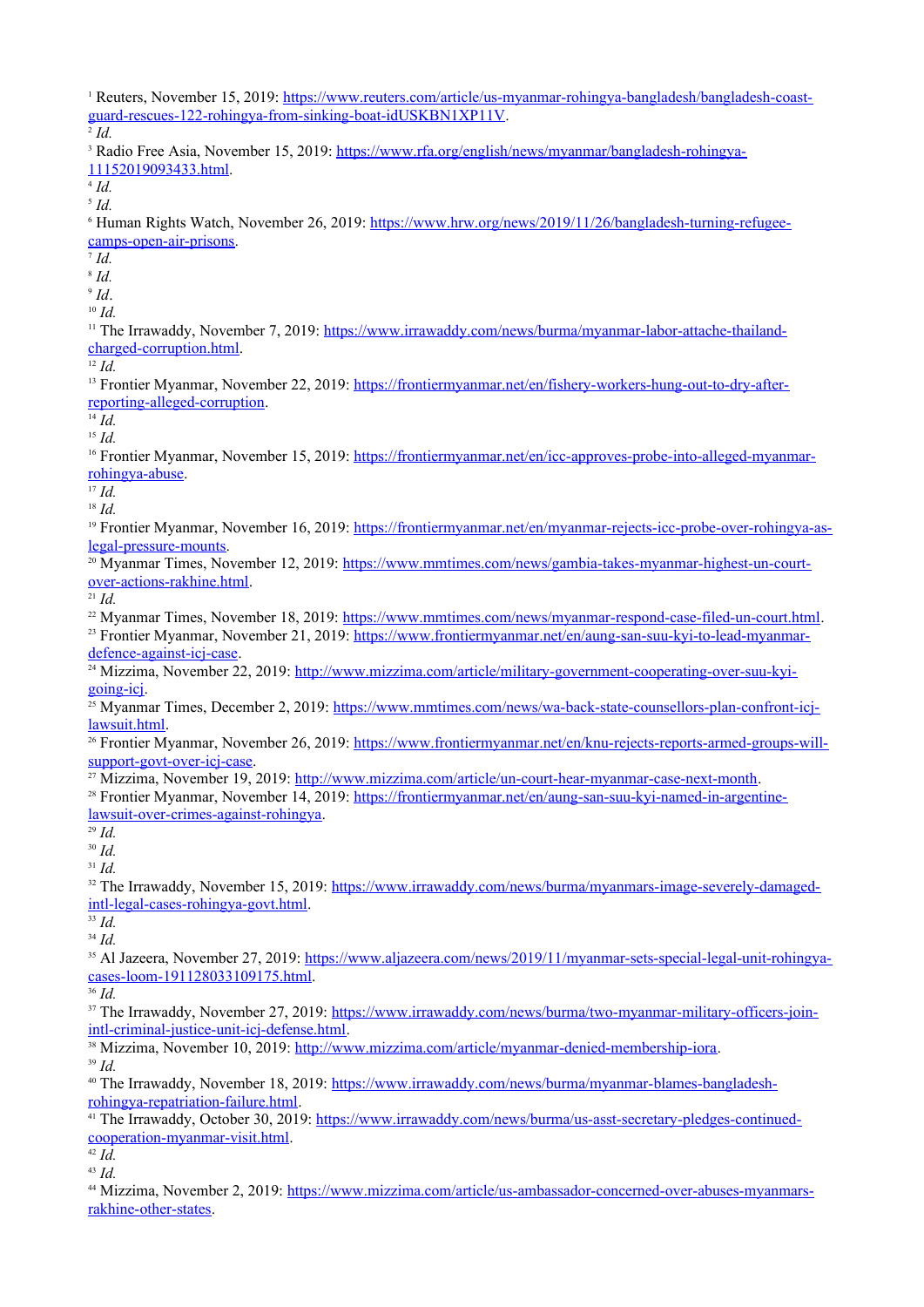45 The Irrawaddy, November 7, 2019: [https://www.irrawaddy.com/news/burma/karenni-youth-jailed-calling-govt](https://www.irrawaddy.com/news/burma/karenni-youth-jailed-calling-govt-officials-criminals-enemies-ethnic-unity.html)[officials-criminals-enemies-ethnic-unity.html.](https://www.irrawaddy.com/news/burma/karenni-youth-jailed-calling-govt-officials-criminals-enemies-ethnic-unity.html)

46 Myanmar Now, November 13, 2019: [https://myanmar-now.org/en/news/karenni-activists-get-6-months-for-insulting](https://myanmar-now.org/en/news/karenni-activists-get-6-months-for-insulting-dignity-of-state-officials-in-aung-san-statue)[dignity-of-state-officials-in-aung-san-statue.](https://myanmar-now.org/en/news/karenni-activists-get-6-months-for-insulting-dignity-of-state-officials-in-aung-san-statue)

47 Burma News International Multimedia Group, November 10, 2019: [https://www.bnionline.net/en/news/prison](https://www.bnionline.net/en/news/prison-sentence-shows-burma-still-dictatorship-karenni-youth-activists-say)[sentence-shows-burma-still-dictatorship-karenni-youth-activists-say.](https://www.bnionline.net/en/news/prison-sentence-shows-burma-still-dictatorship-karenni-youth-activists-say)

<sup>48</sup> *Id*.

<sup>49</sup> The Irrawaddy, November 7, 2019: [https://www.irrawaddy.com/news/burma/monk-gets-bail-condemning-myanmars](https://www.irrawaddy.com/news/burma/monk-gets-bail-condemning-myanmars-army-robbers.html)[army-robbers.html](https://www.irrawaddy.com/news/burma/monk-gets-bail-condemning-myanmars-army-robbers.html). <sup>50</sup> *Id*.

51 Myanmar Now, November 19, 2019: [https://myanmar-now.org/en/news/comedians-slapped-with-fines-for-offending](https://myanmar-now.org/en/news/comedians-slapped-with-fines-for-offending-military)[military](https://myanmar-now.org/en/news/comedians-slapped-with-fines-for-offending-military).

<sup>52</sup> *Id*.

53 Myanmar Now, November 19, 2019: [http://mizzima.com/article/myanmar-artists-given-second-jail-term-insulting](http://mizzima.com/article/myanmar-artists-given-second-jail-term-insulting-military)[military](http://mizzima.com/article/myanmar-artists-given-second-jail-term-insulting-military).

<sup>54</sup> *Id*.

<sup>55</sup> Myanmar Now, November 26, 2019: [https://myanmar-now.org/en/news/leaders-find-new-tool-to-silence-critics-after](https://myanmar-now.org/en/news/leaders-find-new-tool-to-silence-critics-after-telecom-law-amendment)[telecom-law-amendment](https://myanmar-now.org/en/news/leaders-find-new-tool-to-silence-critics-after-telecom-law-amendment).

<sup>56</sup> *Id*.

<sup>57</sup> *Id*.

58 Burma News International Multimedia Group, November 19, 2019: [https://www.bnionline.net/en/news/communities](https://www.bnionline.net/en/news/communities-feel-restrictions-paletwa-curfew)[feel-restrictions-paletwa-curfew](https://www.bnionline.net/en/news/communities-feel-restrictions-paletwa-curfew).

<sup>59</sup> *Id*.

<sup>60</sup> *Id*.

61 Myanmar Times, November 18, 2019: [https://www.mmtimes.com/news/restrictive-laws-abuses-shackle-myanmars](https://www.mmtimes.com/news/restrictive-laws-abuses-shackle-myanmars-internet-freedom-group.html)[internet-freedom-group.html](https://www.mmtimes.com/news/restrictive-laws-abuses-shackle-myanmars-internet-freedom-group.html).

<sup>62</sup> *Id.*

<sup>63</sup> *Id.*

<sup>64</sup> *Id.*

<sup>65</sup> The Irrawaddy, November 29, 2019: [https://www.irrawaddy.com/news/burma/nld-official-bans-myanmar-private](https://www.irrawaddy.com/news/burma/nld-official-bans-myanmar-private-media-state-ministers-public-meeting-bago-journalists-file-complaint.html)[media-state-ministers-public-meeting-bago-journalists-file-complaint.html](https://www.irrawaddy.com/news/burma/nld-official-bans-myanmar-private-media-state-ministers-public-meeting-bago-journalists-file-complaint.html).

<sup>66</sup> *Id.* <sup>67</sup> *Id.*

68 The Myanmar Times, November 27, 2019: [https://www.mmtimes.com/news/corporate-dynasties-join-forces-defy](https://www.mmtimes.com/news/corporate-dynasties-join-forces-defy-myanmar-market-gloom.html)[myanmar-market-gloom.html](https://www.mmtimes.com/news/corporate-dynasties-join-forces-defy-myanmar-market-gloom.html).

 $^{69}$  China.org.cn, November 27, 2019: [http://www.china.org.cn/world/Off\\_the\\_Wire/2019-11/27/content\\_75452239.htm.](http://www.china.org.cn/world/Off_the_Wire/2019-11/27/content_75452239.htm)

<sup>70</sup> Eleven Myanmar, November 19, 2019: <https://elevenmyanmar.com/news/foreign-investment-reaches-over-us81-b>.

<sup>71</sup> Azer News, November 28, 2019: [https://www.azernews.az/region/158563.html.](https://www.azernews.az/region/158563.html)

72 Eleven Myanmar, November 15, 2019: [https://elevenmyanmar.com/news/large-scale-mineral-extraction-allows-full](https://elevenmyanmar.com/news/large-scale-mineral-extraction-allows-full-foreign-investment)[foreign-investment.](https://elevenmyanmar.com/news/large-scale-mineral-extraction-allows-full-foreign-investment)

73 Deal Street Asia, November 11, 2019: [https://www.dealstreetasia.com/stories/central-bank-of-myanmar-licences-](https://www.dealstreetasia.com/stories/central-bank-of-myanmar-licences-161895/)[161895/.](https://www.dealstreetasia.com/stories/central-bank-of-myanmar-licences-161895/)

74 The Irrawaddy, Nov 6, 2019: [https://www.irrawaddy.com/news/burma/myanmar-state-firm-signs-deal-buy](https://www.irrawaddy.com/news/burma/myanmar-state-firm-signs-deal-buy-electricity-strategic-chinese-project-rakhine.html)[electricity-strategic-chinese-project-rakhine.html.](https://www.irrawaddy.com/news/burma/myanmar-state-firm-signs-deal-buy-electricity-strategic-chinese-project-rakhine.html)

<sup>75</sup> The Irrawaddy, Nov 19, 2019: [https://www.irrawaddy.com/opinion/analysis/potential-environmental-social-impacts](https://www.irrawaddy.com/opinion/analysis/potential-environmental-social-impacts-chinese-mega-projects-myanmar-raise-concerns.html)[chinese-mega-projects-myanmar-raise-concerns.html.](https://www.irrawaddy.com/opinion/analysis/potential-environmental-social-impacts-chinese-mega-projects-myanmar-raise-concerns.html)

<sup>76</sup> The Irrawaddy, Nov 18, 2019: [https://www.irrawaddy.com/news/burma/myanmar-govt-targets-mines-undelivered](https://www.irrawaddy.com/news/burma/myanmar-govt-targets-mines-undelivered-gold-payments.html)[gold-payments.html](https://www.irrawaddy.com/news/burma/myanmar-govt-targets-mines-undelivered-gold-payments.html).

 $\frac{7}{7}$  The Irrawaddy, Nov 28, 2019: [https://www.irrawaddy.com/news/burma/myanmar-inks-four-agreements-with-s](https://www.irrawaddy.com/news/burma/myanmar-inks-four-agreements-with-s-korea-to-cooperate-on-education-environment-tech.html)[korea-to-cooperate-on-education-environment-tech.html.](https://www.irrawaddy.com/news/burma/myanmar-inks-four-agreements-with-s-korea-to-cooperate-on-education-environment-tech.html)

78 The Irrawaddy, December 4, 2019: [https://www.irrawaddy.com/features/chinese-backed-banana-plantations](https://www.irrawaddy.com/features/chinese-backed-banana-plantations-myanmars-kachin-state-prompt-fear-environmental-damage-land-loss.html)[myanmars-kachin-state-prompt-fear-environmental-damage-land-loss.html](https://www.irrawaddy.com/features/chinese-backed-banana-plantations-myanmars-kachin-state-prompt-fear-environmental-damage-land-loss.html).

<sup>79</sup> *Id.*

<sup>80</sup> *Id.*

<sup>81</sup> *Id.*

<sup>82</sup> *Id.*

<sup>83</sup> Myanmar Times, November 11, 2019: [https://www.mmtimes.com/news/panel-consider-changing-laws-aid-kachin](https://www.mmtimes.com/news/panel-consider-changing-laws-aid-kachin-farmers.html)[farmers.html](https://www.mmtimes.com/news/panel-consider-changing-laws-aid-kachin-farmers.html).

<sup>84</sup> BNI Multimedia Group, November 16, 2019: [https://www.bnionline.net/en/news/peoples-farmland-committee](https://www.bnionline.net/en/news/peoples-farmland-committee-formed-kachin-state)[formed-kachin-state](https://www.bnionline.net/en/news/peoples-farmland-committee-formed-kachin-state).

85 Myanmar Times, November 11, 2019: [https://www.mmtimes.com/news/panel-consider-changing-laws-aid-kachin](https://www.mmtimes.com/news/panel-consider-changing-laws-aid-kachin-farmers.html)[farmers.html](https://www.mmtimes.com/news/panel-consider-changing-laws-aid-kachin-farmers.html).